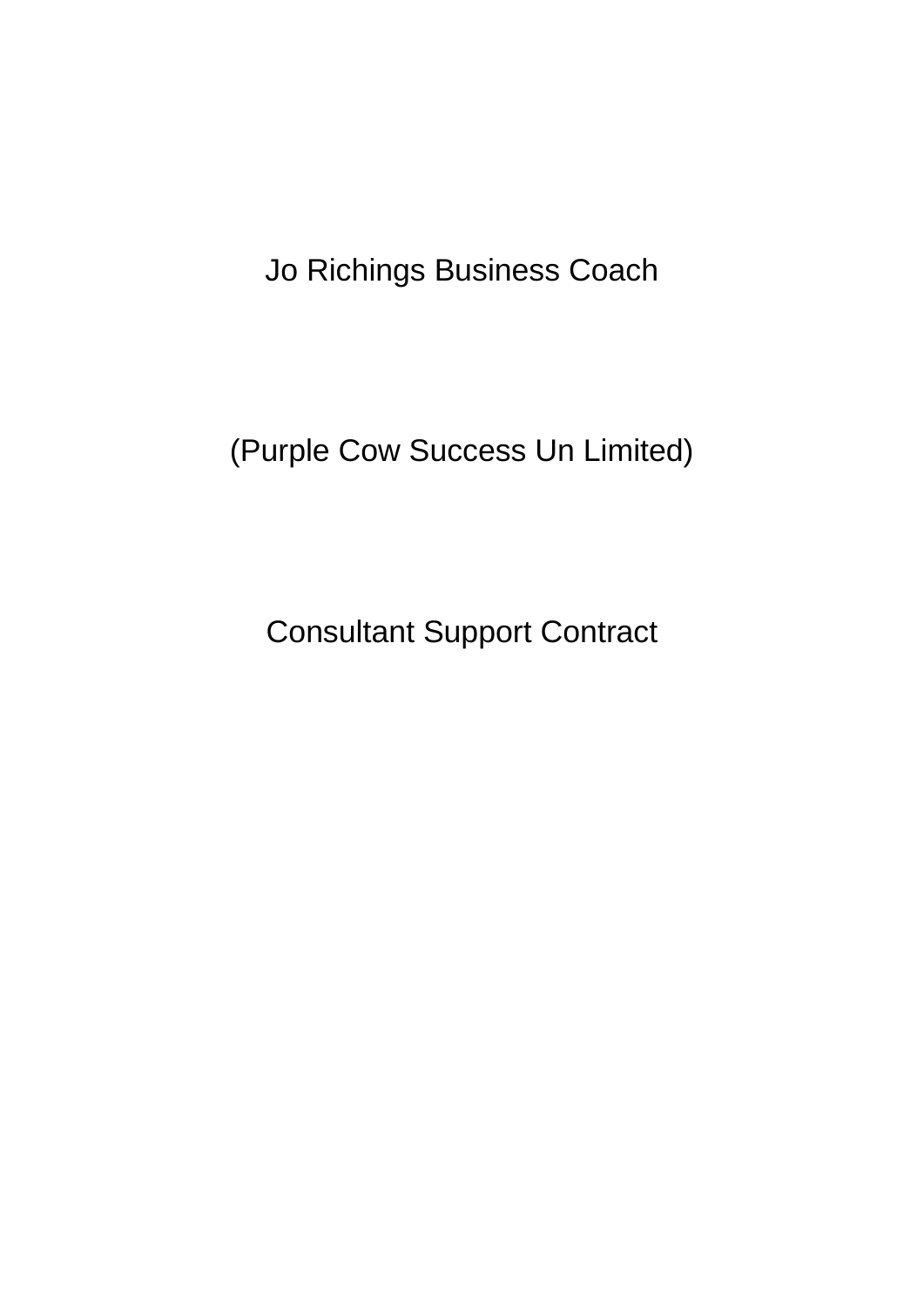# **1 Term**

1.1 Subject to the terms set out in this Agreement, your engagement by Purple Cow Success Un Limited a company incorporated in England and Wales under number 07598163 whose registered office is at 28 Little Headley Close, Headley Park, Bristol, BS13 7PJ (**Business Coach**) will commence on the Commencement Date set out in the Consultancy Order and will continue unless or until either party gives to the other not less than one month's prior notice in writing.

## <span id="page-1-0"></span>**2 Provision of services**

- 2.1 You will provide the Services to the Business Coach in accordance with the terms and conditions set out in this Agreement which include those terms and conditions contained in the Consultancy Order signed by you. You will provide the Services with all due skill, care and diligence and will at all times during the engagement use your best endeavours to promote the interests of the Business Coach.
- 2.2 The Services you will provide are set out in the Consultancy Order signed by you (the **Services**)
- 2.3 You agree to make yourself available to provide the Services, unless prevented by ill-health or accident, on such days and at such times and in such places as may be required by the Business Coach from time to time.
- 2.4 You must notify Jo Richings as soon as reasonably practicable if you are unable to provide the Services due to illness or injury or for any other reason. The Business Coach may require you to confirm the reason(s) in writing.
- 2.5 You will keep Jo Richings informed of progress on projects in which you are engaged and will provide assistance and produce all such information and reports as Jo Richings may require from time to time.
- 2.6 You must at all times comply with all applicable laws and treat all the Business Coach's clients with respect and all due courtesy.
- 2.7 In the event that you are unable to provide the whole or any part of the Services for whatever reason, you will offer the Business Coach a substitute with equivalent skill and expertise to perform the Services on the your behalf (the **Substitute Support Trainer**). Any Substitute Support Trainer will be required to enter into direct undertakings with the Business Coach, including with regard to confidentiality and data protection. You will provide an overlap period of up to 3 working days during which time you will ensure that the Substitute Support Trainer fully understands the requirements of the Business Coach and the your obligations in respect of the Services. You will not charge the Business Coach any extra sum for this overlap period. You will continue to invoice the Business Coach and will be responsible for the payments to and expenses of the Substitute Support Trainer. For the avoidance of doubt, you will remain subject to the terms set out in this Agreement for the duration of the appointment of the Substitute Support Trainer.
- 2.8 You have no authority to commit the Business Coach to any legally binding agreement, nor to incur expenditure, sign any document, bring any proceedings nor make any promise on behalf of the Business Coach unless the Business Coach has specifically authorised you to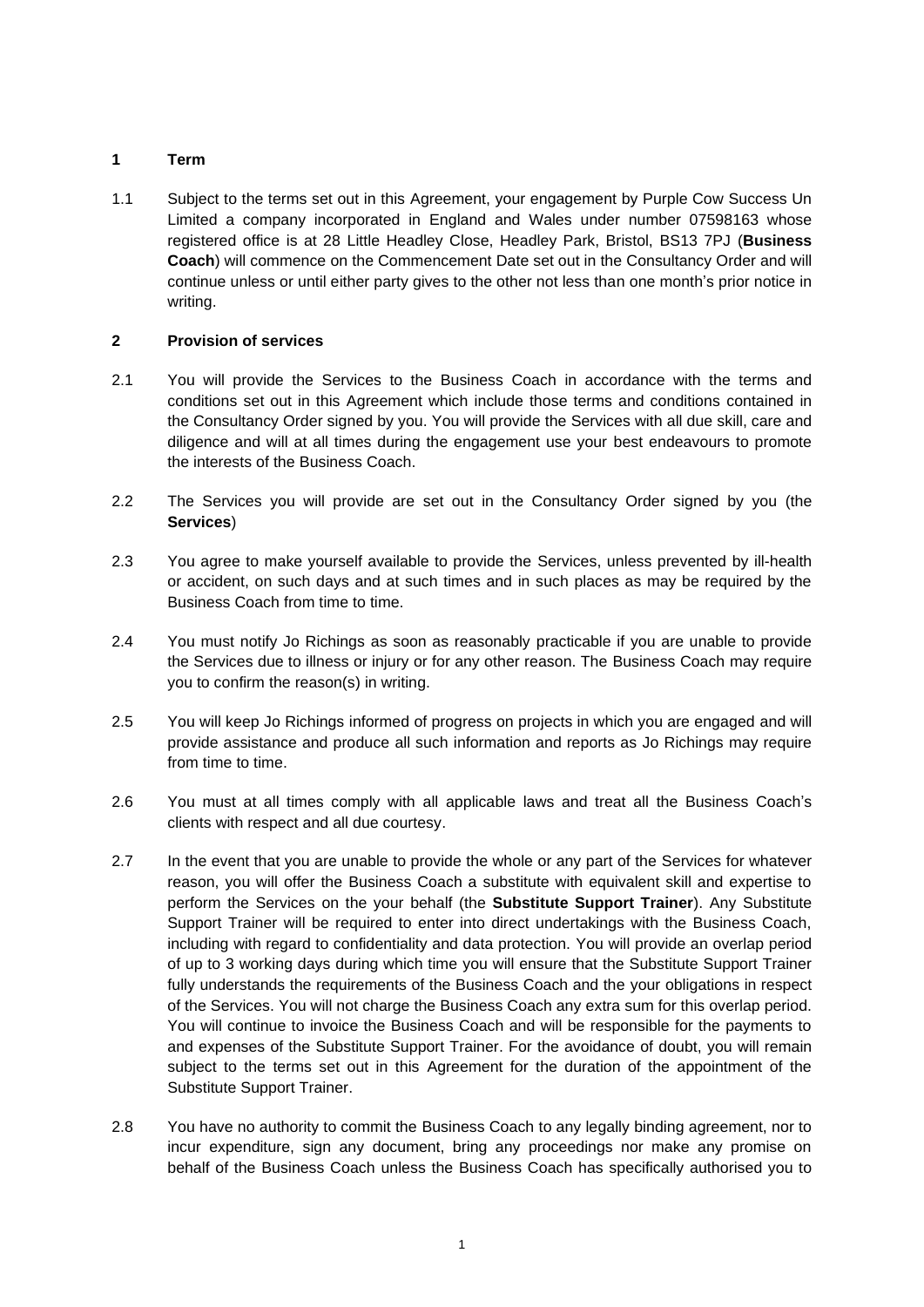do so, in writing, in advance. You must not hold yourself out as having authority to do any of these things unless such authorisation has been provided.

- 2.9 You must comply with the Bribery Act 2010. Failure to do so may result in the immediate termination of your engagement.
- 2.10 You must not engage in any activity, practice or conduct which would constitute a UK tax evasion offence, a foreign tax evasion offence or a corporate failure to prevent offence under the Criminal Finances Act 2017. Failure to do so may result in the immediate termination of your engagement.

### **3 Fees and expenses**

- 3.1 The Business Coach will pay to you in consideration of the provision of the Services a fee as set out in the Consultancy Order exclusive of VAT where applicable, payable by bank transfer monthly in arrears (the **Fee**) within 30 days of receipt by the Business Coach of an invoice submitted in accordance with Clause [3.2.](#page-2-0)
- 3.2 You will render monthly invoices to the Business Coach in respect of the Fee, which give details of the hours worked by you and/or any Substitute Consultant, the Services provided and the amount of the Fee payable, where you are registered for VAT, will show any VAT separately. You will keep records showing the hours worked by you and/or any Substitute Consultant in respect of the provision of the Services and will, if so requested, produce them to the Business Coach for accounting purposes.
- <span id="page-2-0"></span>3.3 You will be responsible for all out-of-pocket expenses and normal overhead expenditure incurred by you in the provision of the Services. For the avoidance of doubt you will not be reimbursed separately for these expenses.
- 3.4 The Business Coach will be entitled to deduct from the Fee and any other sums due to you, any sum that you may owe to the Business Coach at any time.
- 3.5 In regard to payment of Fees time is not of the essence.

## **4 Other activities**

- 4.1 You warrant to the Business Coach (for the benefit of the Business Coach) that:
	- 4.1.1 for the duration of this Agreement and for a period of 3 years after the date of its termination, you shall not, acting either alone or jointly with or on behalf of any other person, firm or company whether as principal, partner, manager, employee, contractor, director, consultant, investor or otherwise solicit, entice, employ, seek to employ, conclude any contract for services with, offer or procure or facilitate the making of any such offer by any other person, any person who was an officer of the Business Coach or supplied services to the Business Coach or was employed by the Business Coach at any time during the 12 months prior to the date of termination of this Agreement;
	- 4.1.2 for the duration of this Agreement and for a period of 3 years after the date of termination of this Agreement, you shall not deal with, seek or solicit the custom of any person who was a client or customer of the Business Coach for the purposes of providing that client or customer with goods or services of a type supplied by the Business Coach which it provided to such client or customer at any time during the 12 months prior to the date of termination of this Agreement;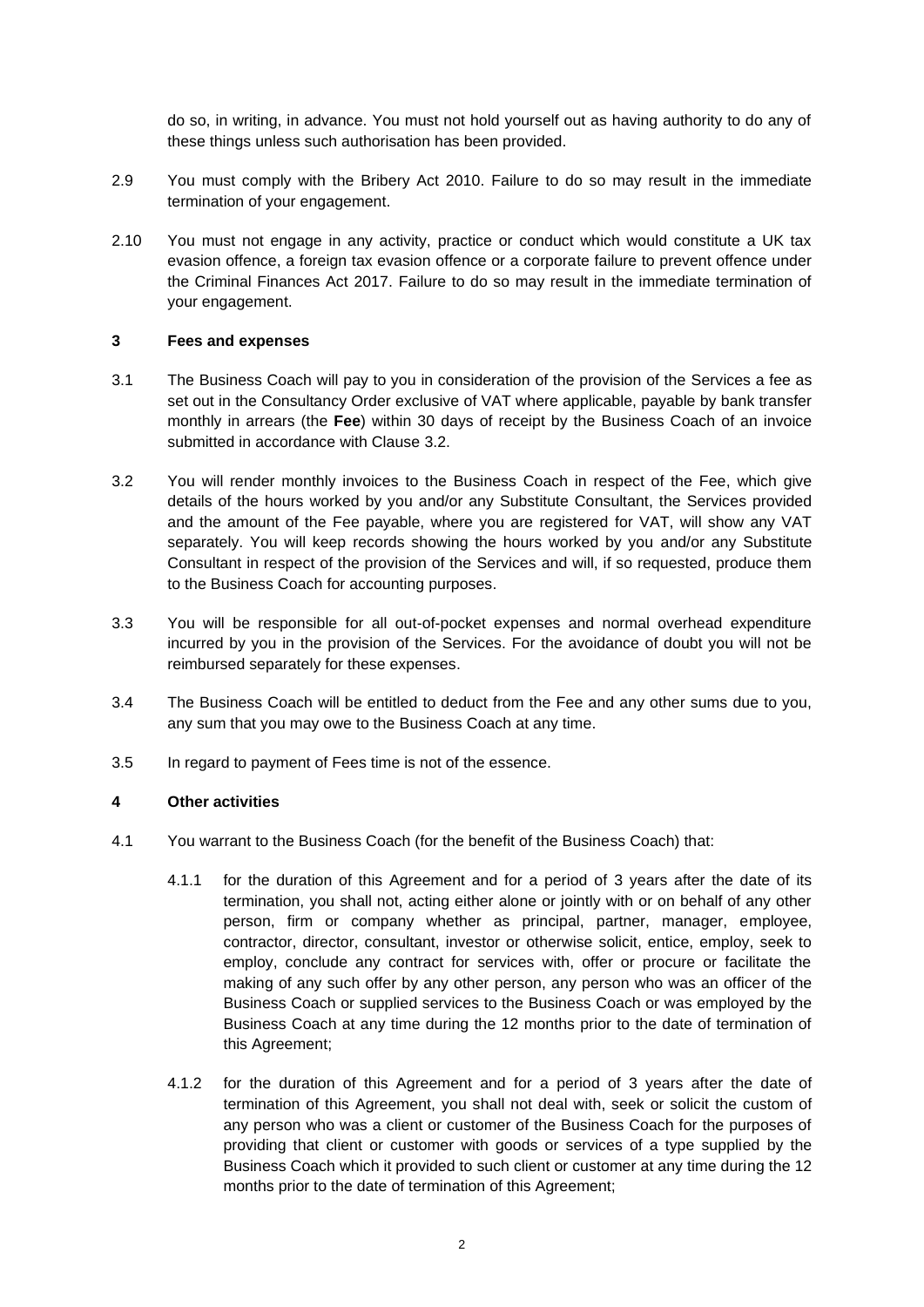- 4.1.3 for the duration of this Agreement and for a period of 3 years after the date of termination of this Agreement you shall not entice or solicit any person who was a supplier to the Business Coach at any time during the 12 months prior to the date of termination of this Agreement, if such solicitation causes or would cause disruption to or the cessation of the supplier's supply of those goods or services to the Business Coach or its business.
- 4.2 You and the Business Coach agree and acknowledge that each of the restrictions in clause 4.1 are reasonable and necessary for the protection of the interests of the Business Coach. If any such restriction is considered by a court to be void or unenforceable but would be valid if part of the wording included in such restriction was deleted and/or the duration of such restriction was reduced and/or the geographical remit relating to such restriction was reduced, such restriction will apply with such amendments as may be necessary to make it valid and enforceable.

# **5 Confidential information**

- 5.1 Except in the proper performance of your obligations under the terms set out in this Agreement, you will not during the engagement or at any time after it ends, use for your own benefit or for the benefit of any other person, firm, company or organisation, or directly or indirectly disclose to any person any Confidential Information which has come to your knowledge during or in connection with the engagement. **Confidential information** means all information or data (in whatever form), of a confidential or proprietary nature disclosed to or received by you (by any means), or to which you have access, whether or not labelled or designated as confidential, relating to the products, services, business or proposed business, finances, transactions, staff and affairs of the Business Coach or any customer, supplier, employee or client of any such company, including intellectual property rights, trade secrets, information in respect of which the Business Coach is bound by an obligation of confidentiality to a third party and any other information which is designated as confidential by the Business Coach or which you should reasonably be aware is confidential.
- <span id="page-3-0"></span>5.2 The restrictions in Clause [5.1](#page-3-0) do not apply to:
	- 5.2.1 any Confidential Information which is already in or (otherwise than through your unauthorised disclosure) becomes available to, or within the knowledge of, the public generally;
	- 5.2.2 any use or disclosure authorised by the Business Coach, or required or protected by law.

## **6 Our property**

6.1 All documents, hardware, software and any other materials provided for your use and that of any Substitute Consultant by the Business Coach, and any data or documents (including copies) and/or other materials produced by you and/or any Substitute Consultant and/or produced, maintained or stored on the Business Coach's computer systems and other electronic equipment, remain the property of the Business Coach at all times.

## <span id="page-3-1"></span>**7 Data protection and monitoring**

7.1 You will comply with your obligations under the United Kingdom General Data Protection Regulation (UK GDPR), the Data Protection Act 2018 (DPA 2018).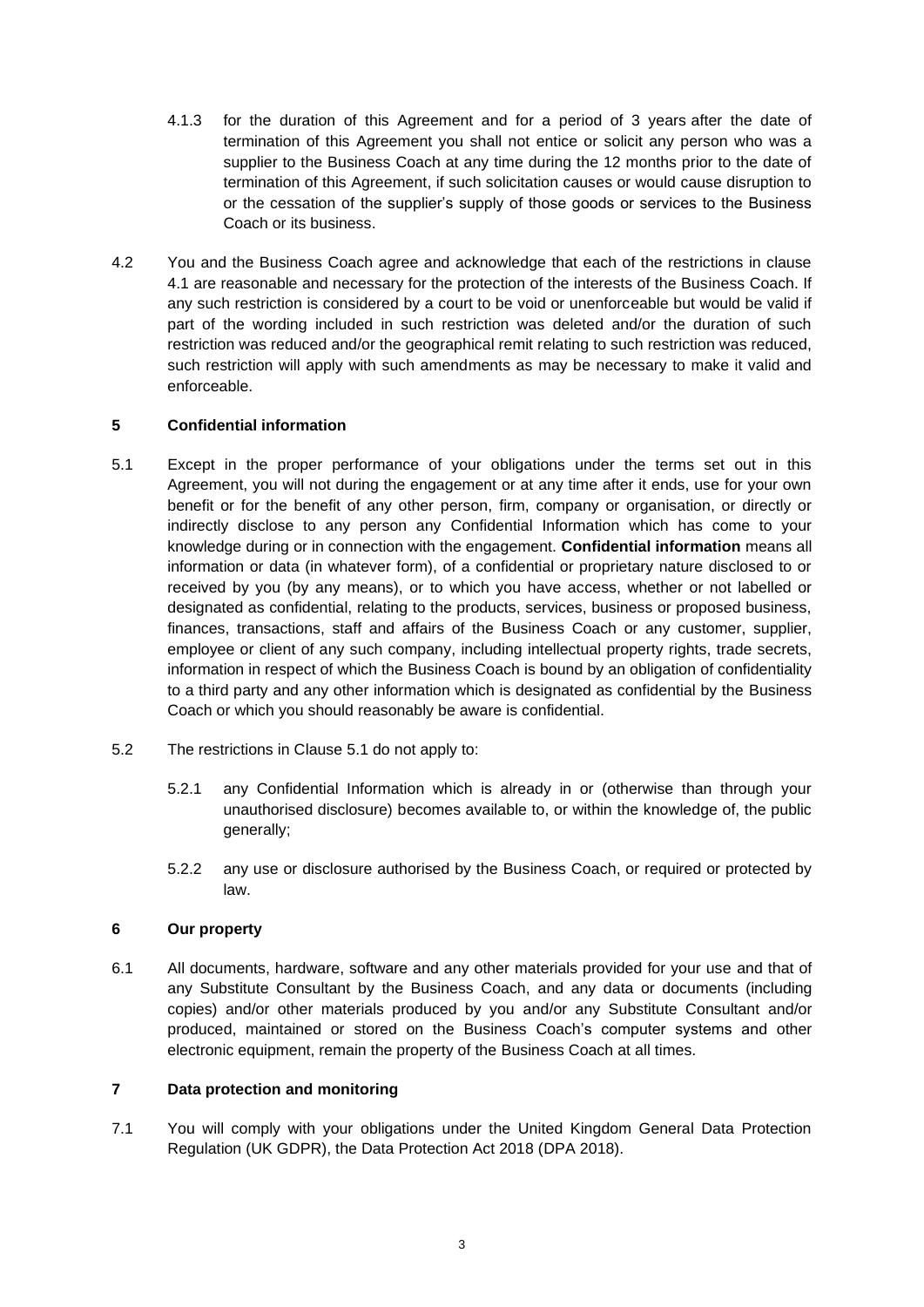- 7.2 Without prejudice to the generality of Clause **Error! Reference source not found.**, you will:
	- 7.2.1 co-operate fully with the Business Coach in order to enable the Business Coach to comply with its obligations under applicable data protection legislation;
	- 7.2.2 implement and maintain appropriate technical and organisational measures against unauthorised and unlawful processing of Personal Data and against accidental loss and destruction of or damage to Personal Data;
	- 7.2.3 process any Personal Data disclosed to you by or on behalf of the Business Coach only for the purposes of providing the Services and only for the purposes for which that Personal Data was obtained and is processed by the Business Coach
	- 7.2.4 not transfer any Personal Data outside the UK or to any international organisation without the Business Coach's prior written consent;
	- 7.2.5 immediately provide such evidence of your compliance with your obligations under this Clause [7](#page-3-1) as the Business Coach may from time to time reasonably request;
	- 7.2.6 immediately upon notification by the Business Coach, take all appropriate action to enable the Business Coach to properly comply with any request from a data subject in relation to access to and/or rectification or erasure of Personal Data; and
	- 7.2.7 immediately notify the Business Coach of any data breach relating to Personal Data about which you become aware.
- 7.3 **Only if absolutely necessary, and only in accordance with all applicable laws,** will the Business Coach collect and process sensitive Personal Data (also known as 'special categories of personal data') and criminal records data relating to you.

#### **8 Intellectual property**

- 8.1 In consideration of the Business Coach paying you the Fee, you hereby transfer to the Business Coach by way of present and future assignment with full title guarantee all intellectual property rights (including any and all copyright, rights in inventions, patents, knowhow, trade secrets, trade marks and trade names, service marks, design rights, rights in get-up, database rights and rights in data, utility models, domain names and similar rights), whether registered or not, including applications to protect or register such rights and all renewals and extensions of such rights or applications, whether vested, contingent or future and wherever existing, in the work and/or any inventions created or developed by you and/or any Substitute Consultant in providing the Services (either alone or jointly with others).
- <span id="page-4-0"></span>8.2 For work in respect of which intellectual property rights are assigned to the Business Coach under Clause [8.1,](#page-4-0) you hereby irrevocably waive all your, and will procure the waiver by all third parties of all their, moral rights in such Work, under the Copyright, Designs and Patents Act 1988 (and all analogous legislation worldwide) to the extent permitted by law.

### **9 Insurance and liability**

9.1 You acknowledge that you will have personal liability for, and will indemnify the Business Coach for, any loss, liability, costs (including legal costs), damages and/or expenses incurred by the Business Coach arising from any breach by you or any Substitute Consultant, of any of the terms set out in this Agreement, including any negligent or reckless act or omission or default in or in connection with the provision of the Services and you will maintain in force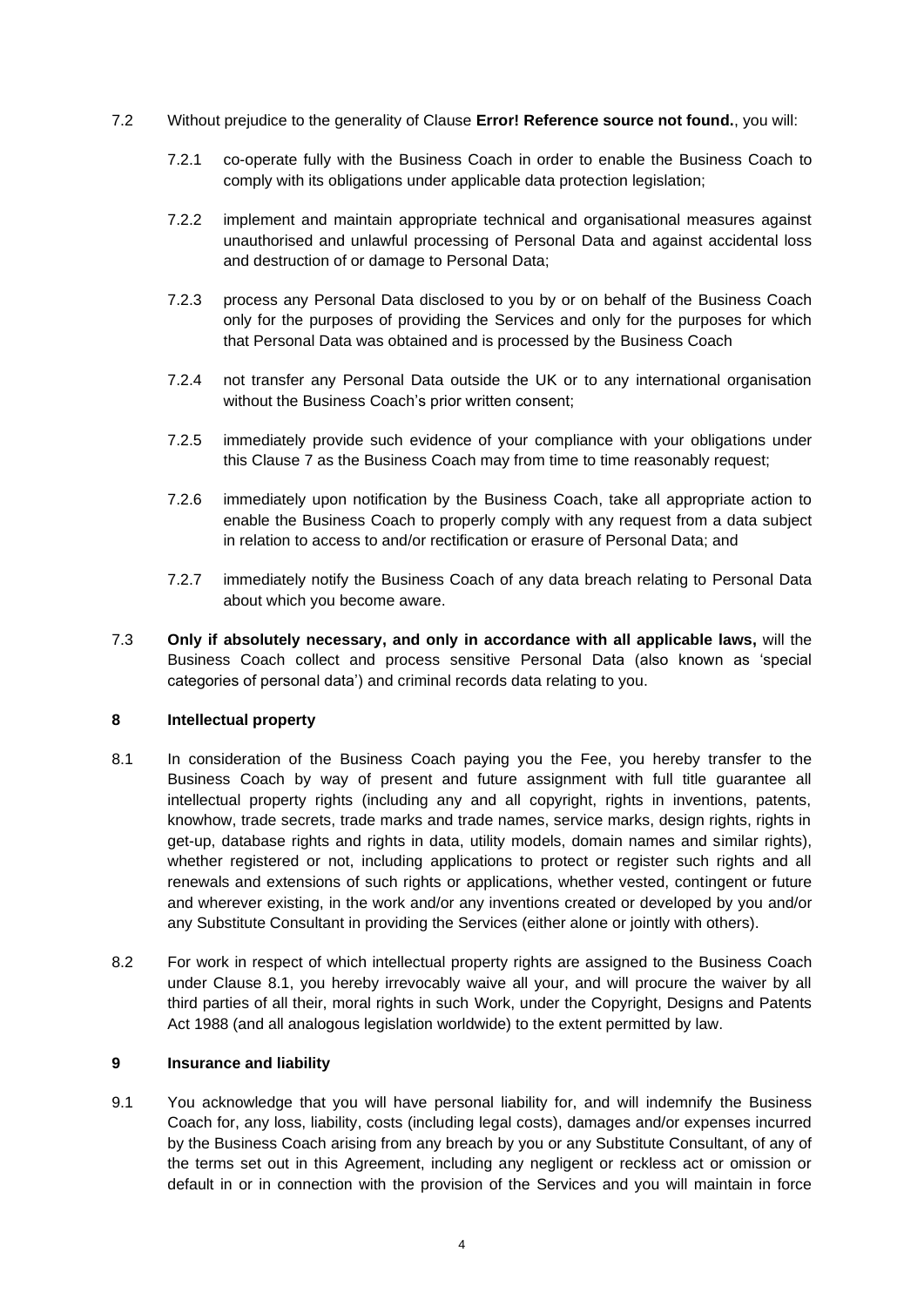during your engagement and for a period of 6 years after its termination full and comprehensive insurance cover with reputable insurers acceptable to the Business Coach in respect of the provision of the Services.

## **10 Termination**

- 10.1 Notwithstanding the provisions of Clause [1.1,](#page-1-0) the Business Coach may terminate your engagement with immediate effect with no obligation to make any further payments to you (other than accrued fees and expenses at the date of termination) if:
	- 10.1.1 you are in material breach of any of your obligations set out in this Agreement; and/or
	- 10.1.2 other than by reason of incapacity by accident or illness for 2 weeks or less, you are unable to provide the Services in a proper and efficient manner (and have not provided an acceptable Substitute Consultant pursuant to Clause **Error! Reference**  source not found.) or are in the reasonable opinion of the Business Coach wilfully negligent or incompetent in the performance of the Services, or fail to remedy any default in the provision of the Services.
- 10.2 Any delay by the Business Coach in exercising any of its rights to terminate will not constitute a waiver of those rights.

### **11 Your obligations on termination**

- 11.1 You and any Substitute Consultant will immediately upon termination of the engagement, and at any time on request, surrender to a person duly authorised by the Business Coach all computer programs, reports, manuals, files, notes, accounts, documents, correspondence, books, materials, papers and information (on whatever media and wherever located) any keys and any other property of the Business Coach that have been made or received by you and/or any Substitute Consultant, during the course of providing the Services and which are in your possession or under your control and/or in the possession or under the control of any Substitute Consultan**t**.
- 11.2 Subject to the Business Coach's data retention guidelines, you will immediately upon termination of the engagement irrevocably delete any information relating to the business of the Business Coach stored in any magnetic or optical drive or memory, and all matter derived from such sources, which is in your possession or under your control outside the premises of the Business Coach. You will also procure that any Substitute Consultant deletes such data in their possession or under their control where applicable.

### **12 Status**

- 12.1 You will be an independent contractor and as such will not be entitled to any pension, bonus, holiday, sickness or other fringe benefits from the Business Coach. You are not an agent, officer or employee, worker or partner of the Business Coach or any Group Business Coach and you will not hold yourself out as such.
- 12.2 You acknowledge that the Business Coach will not be operating Pay As You Earn or making or deducting any national insurance contributions in respect of the provision of the Services and the fees and expenses payable under the terms set out in this Agreement. You will be responsible for, and will account to the appropriate authorities for, all income tax liabilities and national insurance or similar contributions payable in respect of the payments made to you and/or any Substitute Consultant.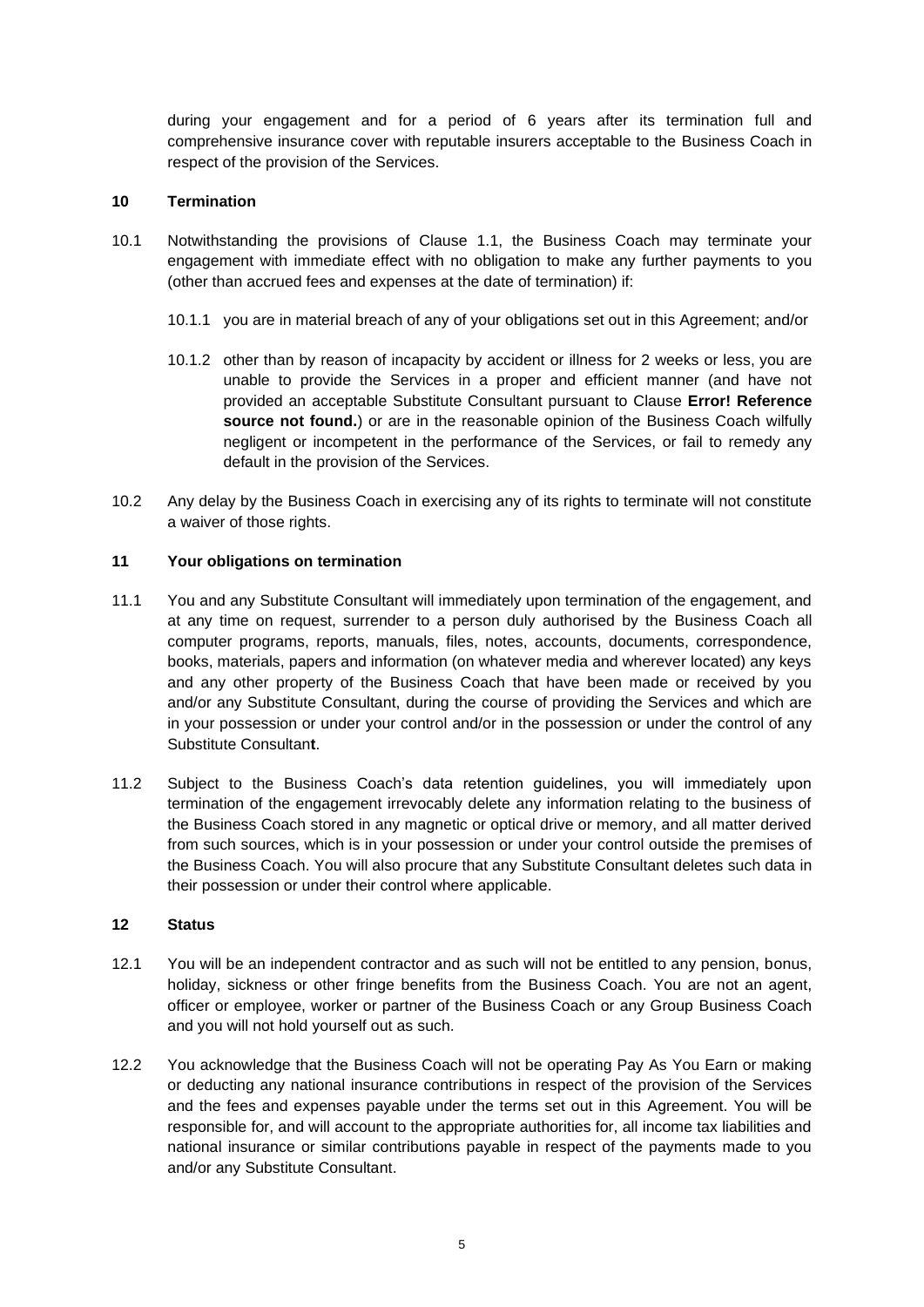- <span id="page-6-0"></span>12.3 You indemnify the Business Coach against any liability, assessment or claim together with all reasonable costs and expenses and any penalty, fine or interest paid by the Business Coach in connection with or in consequence of any such liability, assessment or claim for:
	- 12.3.1 taxation arising from or in connection with the provision of the Services, where such recovery is not prohibited by law; and
	- 12.3.2 any employment-related claim or claim based on worker status brought by you and/or any Substitute Consultant against the Business Coach arising out of or in connection with the provision of the Services, except where such claim is as a a result of any act or omission of the Business Coach.
- 12.4 The Business Coach may satisfy the indemnity in Clause [12.3](#page-6-0) by way of deduction from any payment(s) due to you.

## **13 Other terms**

- 13.1 The terms set out in this Agreement, which includes the Consultancy Order terms and conditions, constitute the entire and only legally binding agreement between us relating to your engagement and supersede any previous understandings, arrangements, representations, negotiations or agreements between us. Neither of us has made any statement, representation or warranty concerning the subject matter of this Agreement and neither of us has any liability arising from reliance on any information supplied by one to the other except where it is contained in this Agreement which includes the Consultancy Order terms and conditions. Nothing in this Clause [13.1](#page-6-1) will have effect to exclude the liability of either of us for fraud or fraudulent misrepresentation.
- <span id="page-6-1"></span>13.2 The Contracts (Rights of Third Parties) Act 1999 will not apply to the agreement set out in this Agreement and no person other than you and the Business Coach will have any rights under it. The terms of the agreement set out in this Agreement including those of the Consultancy Order may be varied, amended or modified (whether in whole or in part) or this agreement may be suspended, cancelled, terminated by agreement in writing between you and the Business Coach or this agreement may be rescinded in each case without the consent of any third party.
- 13.3 The agreement set out in this Agreement including the terms and conditions of the Consultancy Order and any dispute or claim arising out of, or in connection with, it, its subject matter or formation (including non-contractual disputes or claims) shall be governed by, and construed in accordance with, the laws of England and Wales. You and the Business Coach irrevocably agree that the courts of England and Wales shall have exclusive jurisdiction to settle any dispute or claim arising out of, or in connection with, the agreement set out in this Agreement, its subject matter or formation (including non-contractual disputes or claims).
- 13.4 No variation of the terms set out in this Agreement will be valid or effective unless it is in writing, refers to this Agreement and is duly signed or executed by, or on behalf of, both you and the Business Coach.
- 13.5 In this Agreement, **Consultancy Order** means the order document which when signed by the Business Coach and you forms the binding contract between you and the Business Coach under the terms of this Agreement including those contained in the Consultancy Order; **Personal Data** means any information relating to a living individual who can be identified, directly or indirectly, in particular by reference to an identifier such as a name, an identification